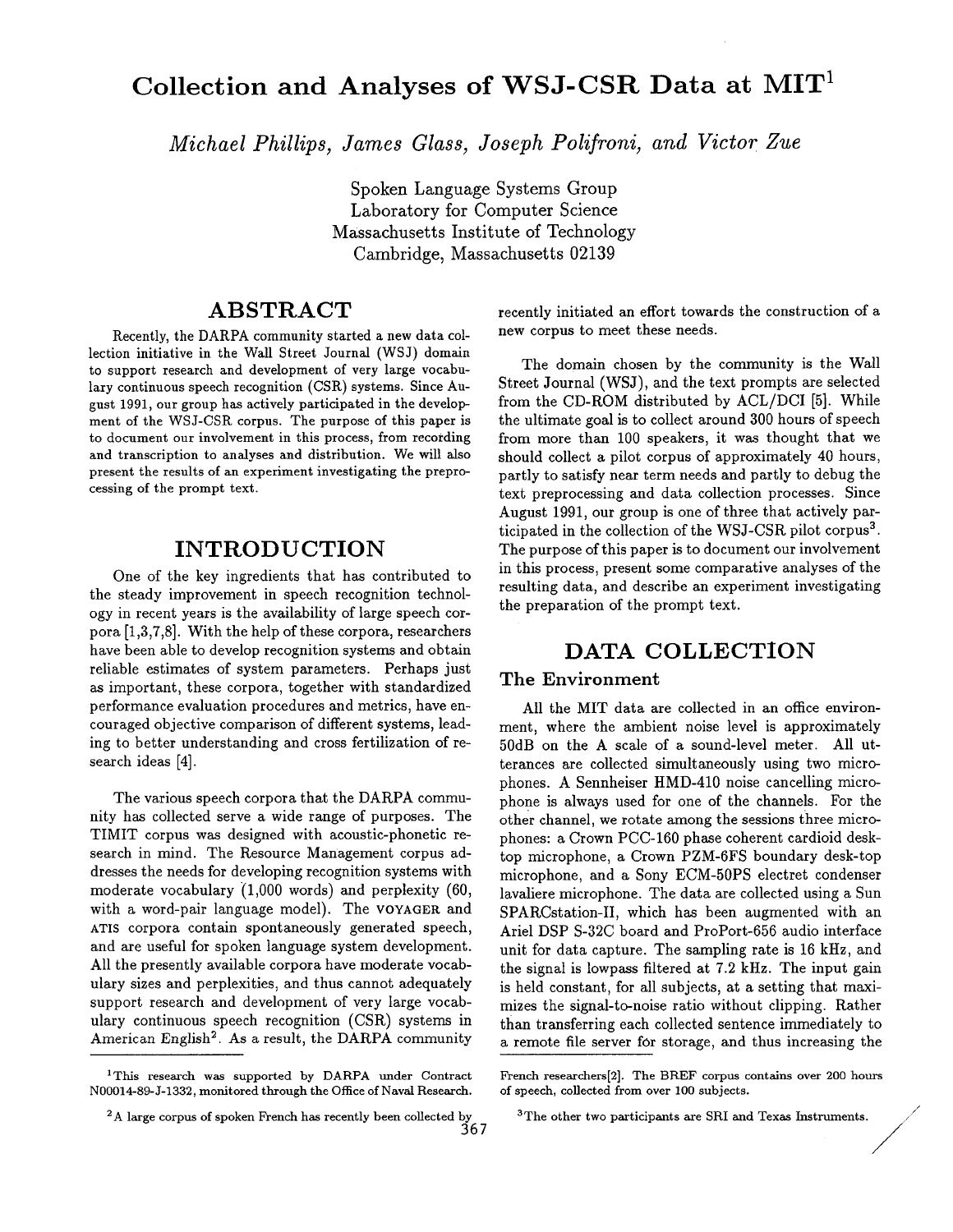

Figure 1: Geographical distributions of the subjects.

amount of delay between sentences, we store the speech data temporarily on a 200 MByte local disk.

The prompt text, i.e., the text used to elicit speech material from the subjects, has been preprocessed by Doug Paul of Lincoln Lab to remove reading ambiguities inherent in written text [5]. Approximately half of the prompt text contains verbalized punctuation, whereas the remainder does not. The prompt text is displayed one paragraph at a time in the hope that this will encourage the subjects to produce sentence-level prosodic phenomena. The sentence to be recorded is highlighted in yellow, and the highlighting automatically moved forward to the next sentence once the previous sentence has been accepted. Four buttons (icons that can be activated with the mouse) are available for the subject to record, playback, accept, or unaccept an utterance. A push-andhold mechanism is used for recording. We developed this user interface environment in the hope that it will enable subjects to record the data with minimum supervision. Our experience with pilot data collection indicates that this is indeed the case. In fact, this software and hardware environment has also been adopted by one of the two remaining sites collecting WSJ-CSR data.

#### The Process

Subjects were recruited from the MIT community and vicinity via e-mail and posters. They were separated into three categories depending on how their data would be used for system development and evaluation: speakerindependent (SI), speaker-adaptive (SA), and speakerdependent (SD). An attempt was made to balance the speakers by sex, dialect, and age, particularly for the latter two groups, since the total number of speakers in these groups is relatively small.

cated. To this end, we developed an interactive environment in which an experimenter could listen to an utterance, visually examine the waveform to detect truncation, and edit the orthographic transcription when necessary. Finally, the speech data and the corresponding orthographic transcriptions were written onto CD-ROMcompatible WORM disks for distribution. The Status We started the collection of WSJ-CSR data in early

ing the first session.

October, 1991, and completed the pilot collection by year end. Figure 1 shows the geographical distribution of all the subjects that we have recorded thus far. Their age ranges from 17 to 52 years, with an average of 27.1 years and a standard deviation of 6.6 years. A breakdown of the amount of data collected in each of the three cate-

Once the data were recorded, they were authenti-

Data were collected in sessions of approximately 100 utterances (about 40 minutes per session). Each new subject was asked to read a set of instructions introducing them to the task. After that, the experimenter helped the subjects practice using the mouse for recording. The entire introduction took about 5 minutes. The subjects were then asked to read the designated set of 40 speaker adaptation sentences provided by Dragon Systems. The experimenter monitored the recording of the adaptation sentences, and asked the subject to repeat a sentence if a mistake was made. All subsequent recordings were made without supervision. Approximately half of the prompt texts for each subject contained verbalized punctuations. Subjects belonging to the SA and SD categories returned for multiple sessions. However, the introduction and the reading of the adaptation sentences took place only dur-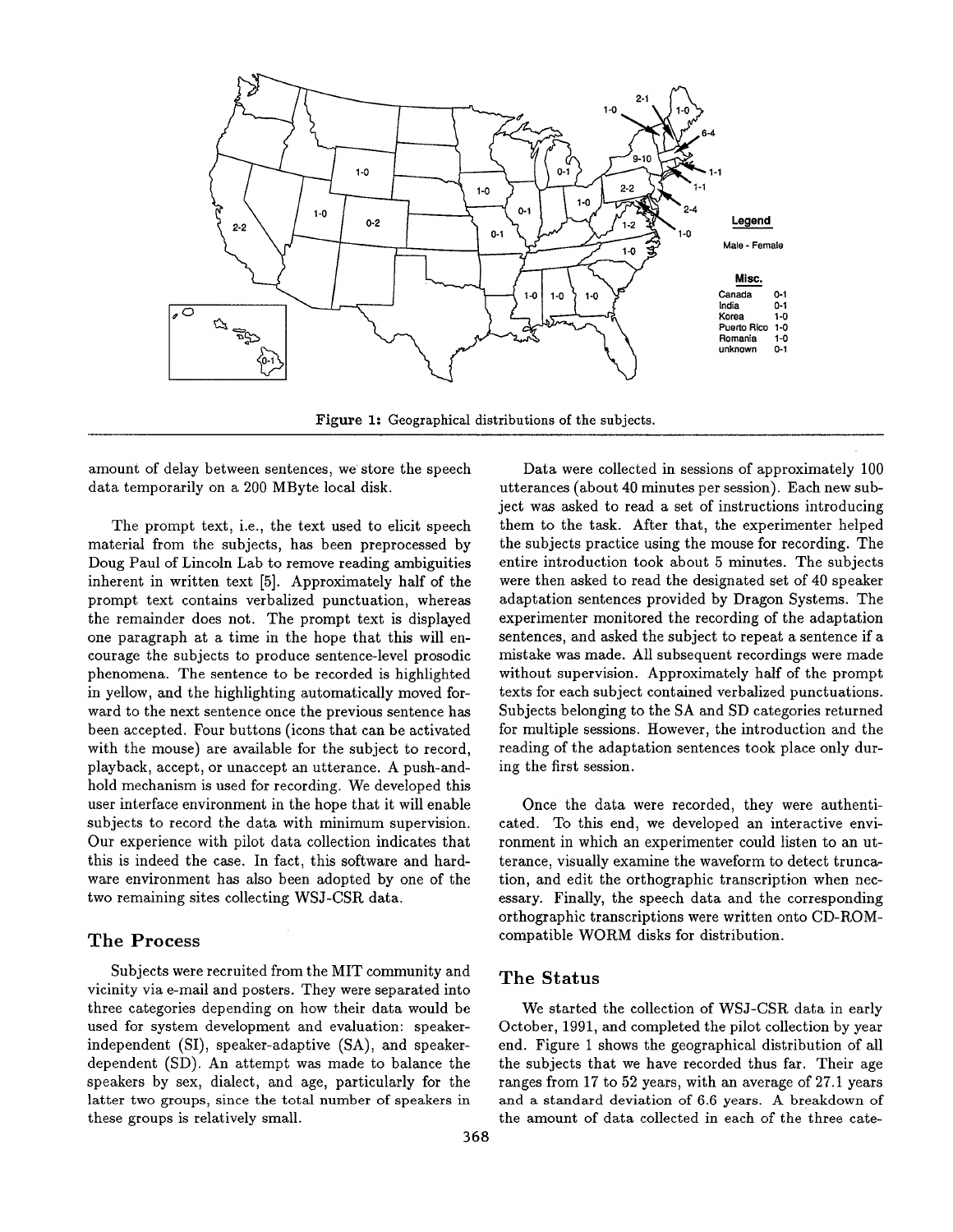| $\parallel$ Category | Training Set   |         | Development Set                                                                 |      | Test Set                 |             |
|----------------------|----------------|---------|---------------------------------------------------------------------------------|------|--------------------------|-------------|
|                      |                |         | # sentences $\frac{1}{1}$ speaker $\frac{1}{1}$ sentences $\frac{1}{1}$ speaker |      | $\parallel \#$ sentences | $#$ speaker |
| SI                   | 6867 (6720)    | 49 (48) | 747 (1600)                                                                      | 4(8) | 808 (1600                | 4 (8)       |
| <b>SA</b>            | 3206 (3840)    | 5(6)    | 755 (960)                                                                       | 5(6) | 805 (960)                | 5(6)        |
| <b>SD</b>            | (4880)<br>4879 | 2(2)    | $\sqrt{295 (320)}$                                                              | 2(2) | 324(320)                 | 2(2)        |

Table 1: Statistics on the amount of data collected, expressed in terms of the number of sentences and the number of speakers, for each category and each data sets. The numbers in parentheses are the goals for the entire pilot effort.

| Measurements               | Adaptation | $w$ /o VP | w VP    | $\overline{\text{Total}}$ |
|----------------------------|------------|-----------|---------|---------------------------|
| $#$ Sentences              | 2240       | 6410      | 6302    | 14952                     |
| $#$ Words                  | 29232      | 105533    | 120051  | 254816                    |
| Ave. # Words per Sentence  | 13.1       | 16.1      | 19.0    | 17.0                      |
| Duration (s)               | 11404      | 39053     | 47579   | 98037                     |
| Ave. Sentence Duration (s) | 5.1        | 6.1       | $7.5\,$ | 6.5                       |
| Ave. # Words per Minute    | 153.8      | 162.1     | 151.4   | 155.9                     |
| # Words Read with Errors   | 28         | 337       | 332     | 697                       |

Table 2: Statistics of various measures for the adaptation sentences and sentences with and without verbalized punctuation.

gories is shown in Table 1. While we only committed ourselves at the onset to collect up to 50% of the pilot data, in the final analysis we were able to collect nearly twice as much data in all categories. All the data that we collected, totaling more than 8 GBytes, have been delivered to NIST and other research institutions for system development, training, and evaluation.

## **DATA ANALYSES**

Since the WSJ-CSR speech corpus differs in many dimensions from the other corpora that we have collected thus far in the DARPA community, we thought it would be useful to compute some of its vital statistics. In this section, we will describe some of the analyses that we have performed thus far.

All the analyses are based on only the data from the training set, including the SI, SA, and SD categories<sup>4</sup>. The results are summarized in Table 2. In addition to computing various measures for the entire data set, we have also analyzed the adaptation sentences, and those with and without verbalized punctuation.

Table 2 indicates that the MIT training set contains nearly 15,000 sentences, and the number of sentences with and without verbalized punctuation are approximately equal. These sentences contain over 250,000 words, resulting in an average of approximately 17 words per sentence. The sentence length ranges from one word to 31 words and has a standard deviation of 6.6 words. The

sentences are considerably longer than any of the data that we have collected in other domains [1,6,8]. The adaptation sentences are generally shorter than the WSJ sentences. Some speakers found them difficult to pronounce, and needed to be corrected repeatedly, whereas others uttered them with no apparent difficulty. On average, verbalizing the punctuations adds an extra 2.5 words to each sentence.

To compute the duration of these sentences we first passed each sentence through an automatic begin-andend detector to remove any extraneous silences. Altogether, the MIT training set contains almost 100,000 seconds of speech material, or about 27 hours. The average duration of the sentences is 6.5 seconds. The corresponding speaking rate is 156 words per minute, which is 30% higher than that for the spontaneous speech that we have collected [6]. This discrepancy is presumably due to the inherent difference in the way speech is elicited.

In collecting the WSJ-CSR data, we hoped to provide an interface that was easy for the subjects to use, so that costly on-line monitoring was not necessary. However, this potential cost reduction may be offset by the cost of authentication if the subjects produce too many errors. The sentences containing errors have the added disadvantage of not being well matched to the language model, which is constructed from the prompt text.

To gain some insight into the magnitude of this problem, we tabulated the discrepancies between the final orthographic transcription and the corresponding prompt text. The result, summarized in the last row of Table 2, show that 697, or 0.27% of the words were read with error (including substitutions, insertions, and deletions).

<sup>&</sup>lt;sup>4</sup> We have excluded the development and test sets because of our desire to keep them uncontaminated for future system development and evaluation.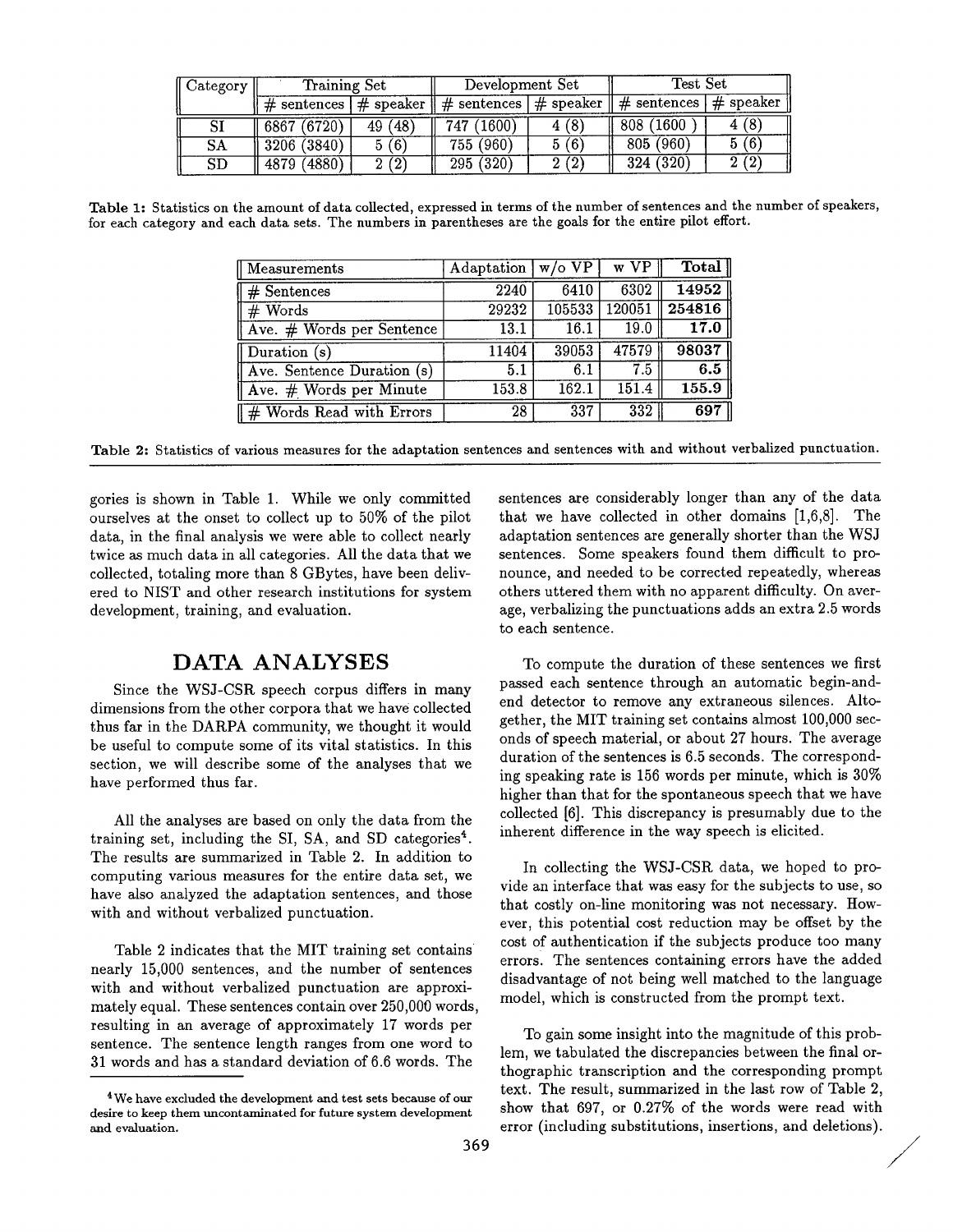| Prompt                        | Spoken                  | Number                               |
|-------------------------------|-------------------------|--------------------------------------|
| N.A.S.A.                      | <b>NASA</b>             | 6                                    |
| A                             | THE                     | $\overline{\mathbf{4}}$              |
| $\overline{\text{ONE}}$       | A                       | $\overline{\mathbf{3}}$              |
| D.                            | DEMOCRAT                | $\overline{\overline{3}}$            |
| $\overline{AN}$               | $\overline{\mathbf{A}}$ | $\overline{\mathbf{3}}$              |
| $\overline{\mathrm{MS}}$      | <b>MISS</b>             | $\overline{\overline{3}}$            |
| N.J.                          | <b>NEW JERSEY</b>       | $\overline{\overline{\overline{3}}}$ |
| VOLATILITY                    | VALIDITY                | $\overline{\mathbf{3}}$              |
| <b>MESSRS</b>                 | <b>MISTERS</b>          | $\overline{\mathbf{3}}$              |
| $\overline{\text{W.W. I.I.}}$ | WORLD WAR TWO           | 3                                    |
| <b>SPOKESWOMAN</b>            | SPOKESMAN               | 3                                    |
| THEIR                         | THE                     | $\overline{2}$                       |
| $\overline{\text{R.I.}}$      | RHODE ISLAND            | $\overline{\mathbf{2}}$              |
| <b>SAYS</b>                   | SAID                    | $\overline{\mathbf{2}}$              |
| <b>TELEPHONE</b>              | <b>PHONE</b>            | $\overline{2}$                       |
| CONCLUSIONS                   | CONCLUSION              | $\overline{2}$                       |
| TO                            | <b>INTO</b>             | $\overline{2}$                       |
| $\overline{\text{WAS}}$       | IS                      | $\overline{2}$                       |
| SAID                          | $\overline{\text{SAY}}$ | 2                                    |
| <b>FUTURES</b>                | FUTURE                  | $\overline{2}$                       |
| $\overline{\text{MPH}}$       | $\overline{\rm M~P~H}$  | $\overline{2}$                       |
| E                             | <b>EASTERN</b>          | $\overline{2}$                       |
| ᠇                             | <b>TIME</b>             | $\overline{2}$                       |
| PERCENTAGE                    | PERCENT                 | $\overline{2}$                       |
| N.Y.                          | NEW YORK                | $\overline{2}$                       |
| $\overline{\text{SIDS}}$      | SIDS                    | $\overline{\text{2}}$                |
| S AID                         | SAYS                    | $\overline{2}$                       |
| <b>NONETHELESS</b>            | <b>NEVERTHELESS</b>     | 2                                    |
| <b>BECOME</b>                 | <b>BECAME</b>           | $\overline{2}$                       |
| $\overline{\text{MS}}$        | $\overline{\text{MR}}$  | $\overline{\mathbf{2}}$              |
| <b>CHARGES</b>                | <b>CHANGES</b>          | $\overline{2}$                       |
|                               |                         |                                      |

Table 3: Examples of most common reading confusions.

Note that, while the number of words read with errors for the adaptation sentences were one-tenth of that for the WSJ sentences, the *percentage* of errors for the adaptation sentences is only about one-third of that for the WSJ sentences. Recall that the adaptation sentences were read with an experimenter monitoring the process and instructing the subject to repeat when an error is detected. Thus, while monitoring the data collection process can reduce the errors by a factor of three, the magnitude of the problem is relatively small. Therefore, we believe our original hypothesis was reasonable.

Example confusions can be seen in Table 3 which lists all substitutions (computed by finding the best alignment between the prompt and spoken word strings) which occurred two or more times in the training portion of the corpus. Note that many of these are due to the speaker expanding abbreviations ("R. I." becomes "Rhode Island" for example). Since this would not occur in the verbalized punctuation text (the prompt would be "R .period I .period"), it is likely that these expanded abbreviations accounted for the slightly higher error rate in the non-verbalized punctuation portions.

In the final analysis, the entire MIT training set, containing 27 hours of usable speech, was collected in approximately 125 40-minute sessions (approximately 30 minutes of speaking with 10 minutes of setup and instruction). Thus three hours of subject time is required to collect one hour of speech. Adding the overhead of recruiting and scheduling subjects, authentication, and other related administrative matters, we estimate that 6-8 hours of time is needed for one hour of speech.

# **EXPERIMENT ON TEXT PREPROCESSING**

As mentioned earlier, the WSJ-CSR pilot effort is intended to satisfy our near term research needs, so that researchers can begin to develop very large vocabulary speech recognition algorithms and systems. The pilot effort also affords us the opportunity to experiment with prompt text preprocessing and data collection procedures, so that we can refine the procedure for the final, and considerably larger data collection initiative. In this section, we describe an experiment that we have conducted concerning the preprocessing of the text prompts.

The prompt text used for the pilot collection has been preprocessed by Lincoln Lab [5]. The rationale for this preprocessing step is at least two-fold. First, by converting numbers and abbreviations to a standard format, one removes any ambiguity concerning how these items should be read. Second, forcing the subjects to read the text in some pre-determined format will result in speech data that is consistent with the language model, which is derived from a considerably larger quantity of text data. However, some researchers felt that this preprocessing step may unnecessarily restrict the ways these items can be pronounced. Thus the data that we collect may not accurately reflect realistic situations in which a user is asked to dictate.

In order to gain some understanding of the effect of this preprocessing step, we recently conducted a small experiment. We first selected 100 sentences in the training set that contain one or more items that are candidates for preprocessing. Examples of some of the selected sentences are shown in Table 4. These sentences are presented to the subjects, unprocessed, for recording. Following the recording, each utterance is carefully transcribed orthographically, and the resulting transcription is then compared with the processed prompt text used during the pilot data collection to determine if there exist any discrepancies. For this experiment, we recruited 12 subjects, 6 male and 6 female. Three male and three

Back then the distribution was \$2.10 annually. For the 1987 first 9 months, it had a \$2.4 M net loss. A W-4 form can be revived whenever necessary.

Table 4: Example of sentences used for the text preprocessing experiment.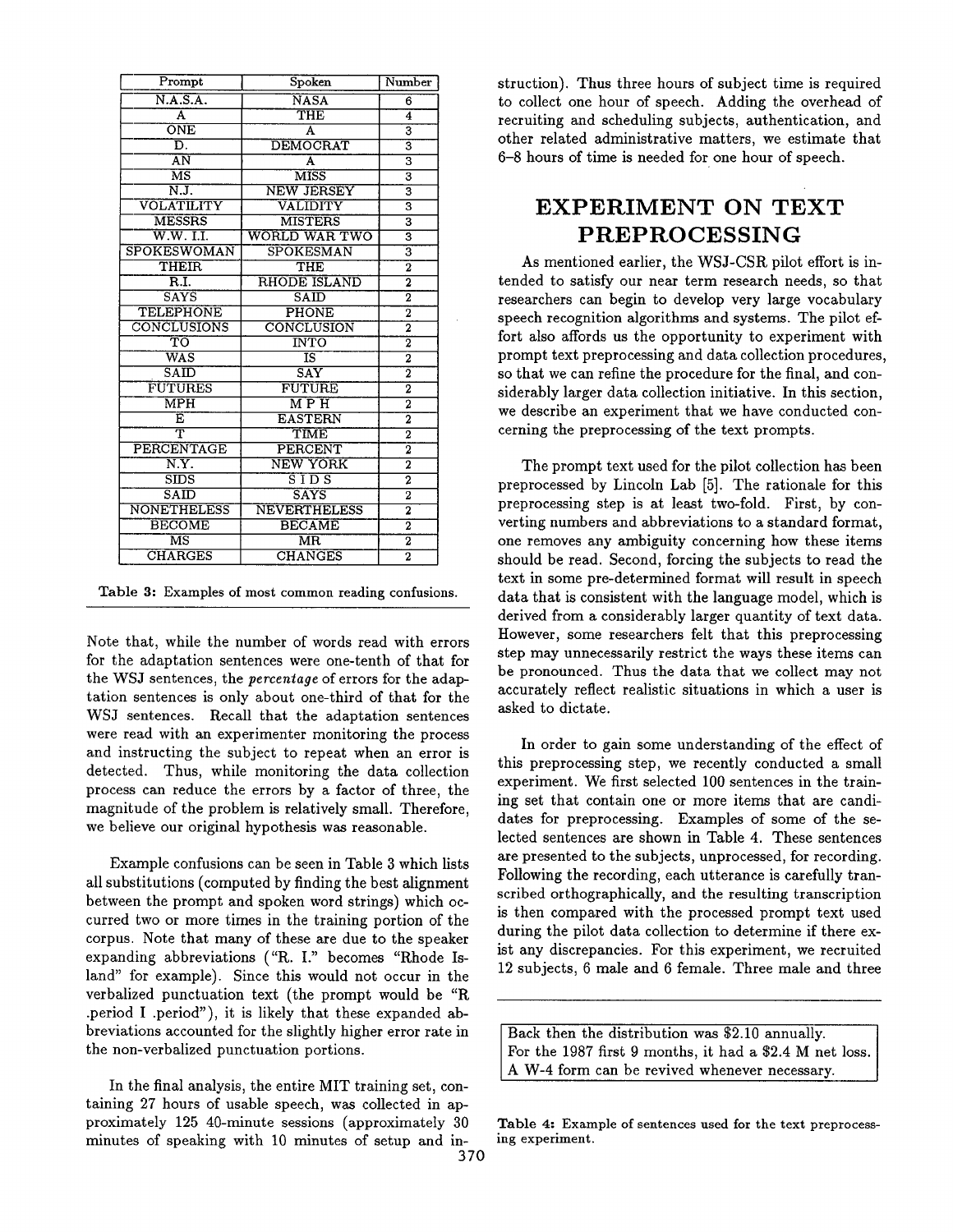

**Figure 2:** A histogram of the number of distinct renditions produced by the 12 subjects for the 100 sentences.

female subjects had served previously as subjects for the pilot collection effort. Thus 12 readings were obtained for each of the 100 sentences.

The results of the experiment can be analyzed in several ways. Figure 2 shows a histogram of the number of distinct renditions produced by the 12 subjects for the 100 sentences. There is considerable variation in the production of these sentences. The average number of distinct renditions is 3.9, with a standard deviation of 2.4. The figure shows that only 12 of the 100 sentences resulted in readings that agreed unanimously with the processed prompt text. Approximately half of the sentence tokens (601 out of 1,200) are identical to the corresponding prompt text.<sup>5</sup>

Figure 2 shows that, for almost 90% of the sentences used in this experiment, the subjects produced at least one rendition that differed in some way from the processed prompt text. But is this prompt text the preferred way of producing the sentences by our subjects? To answer this question, we computed the rank of the processed prompt text for each sentence which showed that the processed prompt text corresponds to (or is at least tied with) the most frequently produced rendition in over 60% of our sentences. Over 90% of the time, it is within the top three.

A closer examination of the 100 sentences showed that there were 171 locations where there was a discrepancy



Figure 3: A histogram of nine most common causes for discrepancy with the processed prompt text prompt text.

between the processed prompt text and at least one of the 12 recorded orthographies. 49 of these seemed to be reading errors and consisted of a single word deletion, insertion, or substitution, and were typically produced by only one of the 12 speakers. An additional 14 discrepancies were due the addition of verbalized sentence punctuation (the subjects were not asked to verbalize punctuation).

Figure 3 shows a breakdown of the orthographies associated with the remaining 108 discrepancies (which corresponds to 1296 substrings). 635 or 49% of these strings corresponded to the processed prompt text. Our analysis divided the majority of the remainder into three categories: numbers, abbreviations, and dates.

Numbers were involved in 81 of the 108 discrepancies and, as shown in Figure 3, were mainly due to five factors. The most frequently occurring variation (169 instances) was where the word "and" was inserted into a string in order to break up a large number sequence (e.g. "two hundred *and* thirty four" instead of "two hundred thirty four"). The second most common source of variation (122 instances) involved monetary denominations. In these cases the word "dollar" was often deleted. The third factor involved variations in the way decimal numbers were spoken (108 instances). These changes typically involved changing a digit sequence to tens or teens (e.g. "two point thirty four" instead of "two point three four"), or substituting the word "zero" for the word "oh" (e.g. "one point zero two" instead of "one point oh two"). The remaining two most common factors involved 60 in-

<sup>5</sup>Although the data set size is small, we observed only small differences due to prior experience with the WSJ data collection. Experienced subjects agreed with the processed prompt text 315 times, whereas new subjects agreed only 286 times.